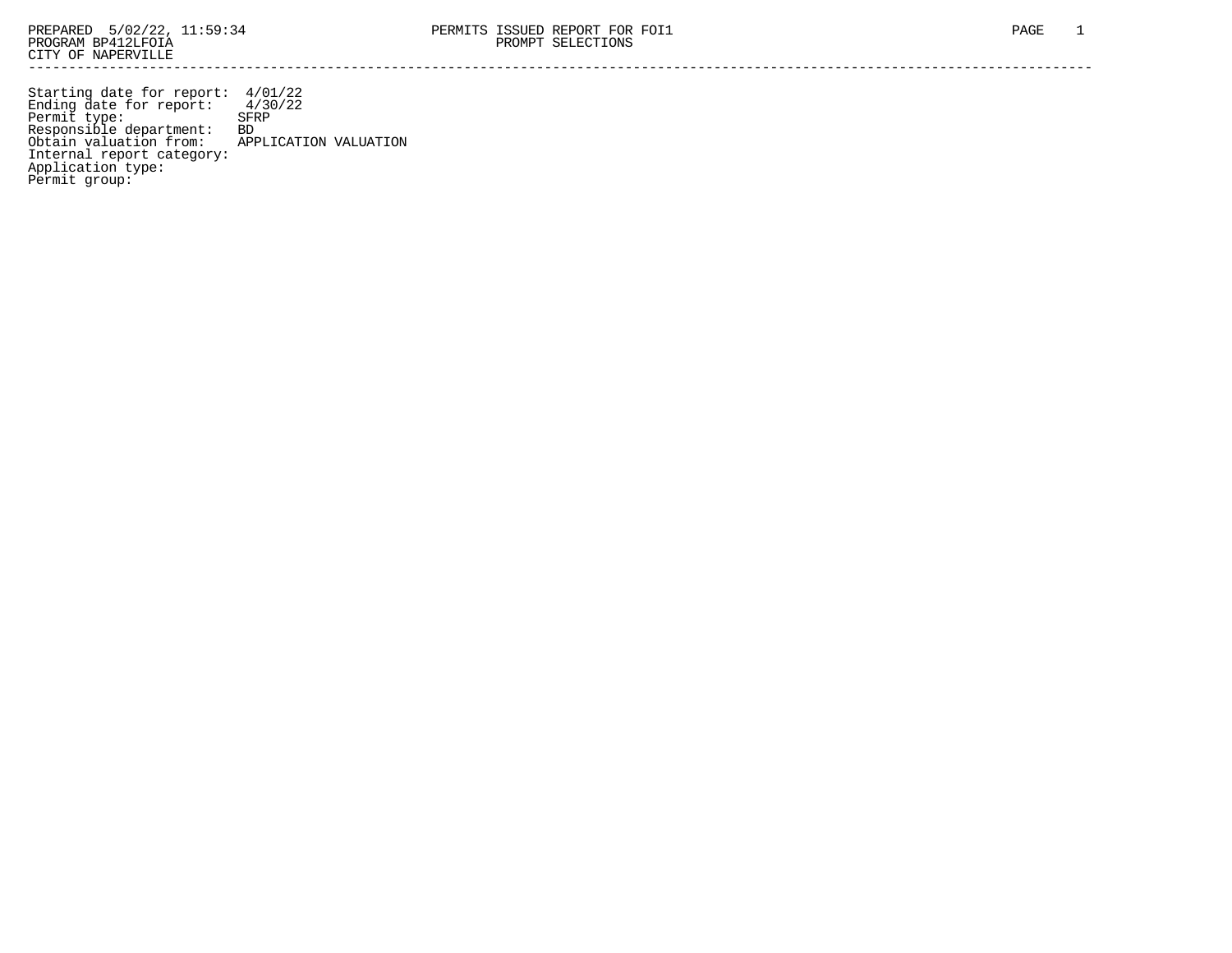#### PREPARED 5/02/22, 11:59:34 PERMITS ISSUED REPORT<br>PROGRAM BP412LFOI1 PAGE 1 PROGRAM BP412LFOI1 4/01/22 THRU 4/30/22 CITY OF NAPERVILLE **Example 20** CITY OF NAPERVILLE CITY OF NAPERVILLE<br>
PERMIT TYPE - SFRP SINGLE FAMILY RESIDENCE PERMIT<br>
PERMIT TYPE - SFRP SINGLE FAMILY RESIDENCE PERMIT OBTAINED VALUATION FROM APPLICATION VALUATION

| 21-00003761 SFR SINGLE FAMILY RESIDENCE                                                                                                                                                                                                                    | 632 CENTURY FARM LN                                                                            |  |
|------------------------------------------------------------------------------------------------------------------------------------------------------------------------------------------------------------------------------------------------------------|------------------------------------------------------------------------------------------------|--|
| $\begin{array}{cccccccccc} - & & & & & 8/10/21 & & & \xi 60 00 00 & & & & & \text{D}-07121110120000 \texttt{N}1298-38 & & & & & \text{HALIL BULDERS} \end{array}$                                                                                          |                                                                                                |  |
|                                                                                                                                                                                                                                                            |                                                                                                |  |
| 22-00000060 SFR SINGLE FAMILY RESIDENCE THE SERIES OF SALE OF SALETGHT ST                                                                                                                                                                                  |                                                                                                |  |
|                                                                                                                                                                                                                                                            |                                                                                                |  |
| $\begin{array}{cccc}\n \text{ISSUE} & \text{DATE} & \text{SUBCONTRACTOR(S)} \\  \hline\n 1/0E/22 & \text{SUBCONTRACTOR(S)}\n \end{array}$<br>STRUCTURE - 000 000 SFR<br>PERMIT TYPE - SFRP 00 SINGLE FAMILY RESIDENCE PERMIT 4/05/22                       |                                                                                                |  |
|                                                                                                                                                                                                                                                            |                                                                                                |  |
|                                                                                                                                                                                                                                                            |                                                                                                |  |
| STRUCTURE - 000 000 SFR<br>PERMIT TYPE - SFRP 00 SINGLE FAMILY RESIDENCE PERMIT 4/05/22                                                                                                                                                                    | $\begin{array}{cc}\n \text{ISSUE} & \text{DATE} \\  \text{1/0E} & \text{1/0E} \\  \end{array}$ |  |
| 22-00000238 SFR SINGLE FAMILY RESIDENCE 635 S LOOMIS ST                                                                                                                                                                                                    |                                                                                                |  |
| Contractor #: 630-983-6220                                                                                                                                                                                                                                 |                                                                                                |  |
| $\begin{array}{cccccc} \texttt{STRUCTURE} & - & 000 & 000 & \texttt{SFR} & & & \\ \texttt{PERMIT} & \texttt{TYPE} & - & \texttt{SFRP} & 00 & \texttt{SINGLE FAMILY} & \texttt{RESIDENCE PERMIT} & 4/19/22 & & & \\ \end{array}$<br>STRUCTURE - 000 000 SFR |                                                                                                |  |
| 22-00000671 SFR SINGLE FAMILY RESIDENCE THE SERIES ON SHOP OUP LN                                                                                                                                                                                          |                                                                                                |  |
| Contractor #: 817-875-7057                                                                                                                                                                                                                                 |                                                                                                |  |
|                                                                                                                                                                                                                                                            |                                                                                                |  |
| 22-00000672 SFR SINGLE FAMILY RESIDENCE THE SERIES OF 2983 LANCELOT LN                                                                                                                                                                                     |                                                                                                |  |
| ----------- 3/15/22 \$195800<br>Contractor #: 817-875-7057                                                                                                                                                                                                 | W-01103060180000N1841-229 PULTE GROUP                                                          |  |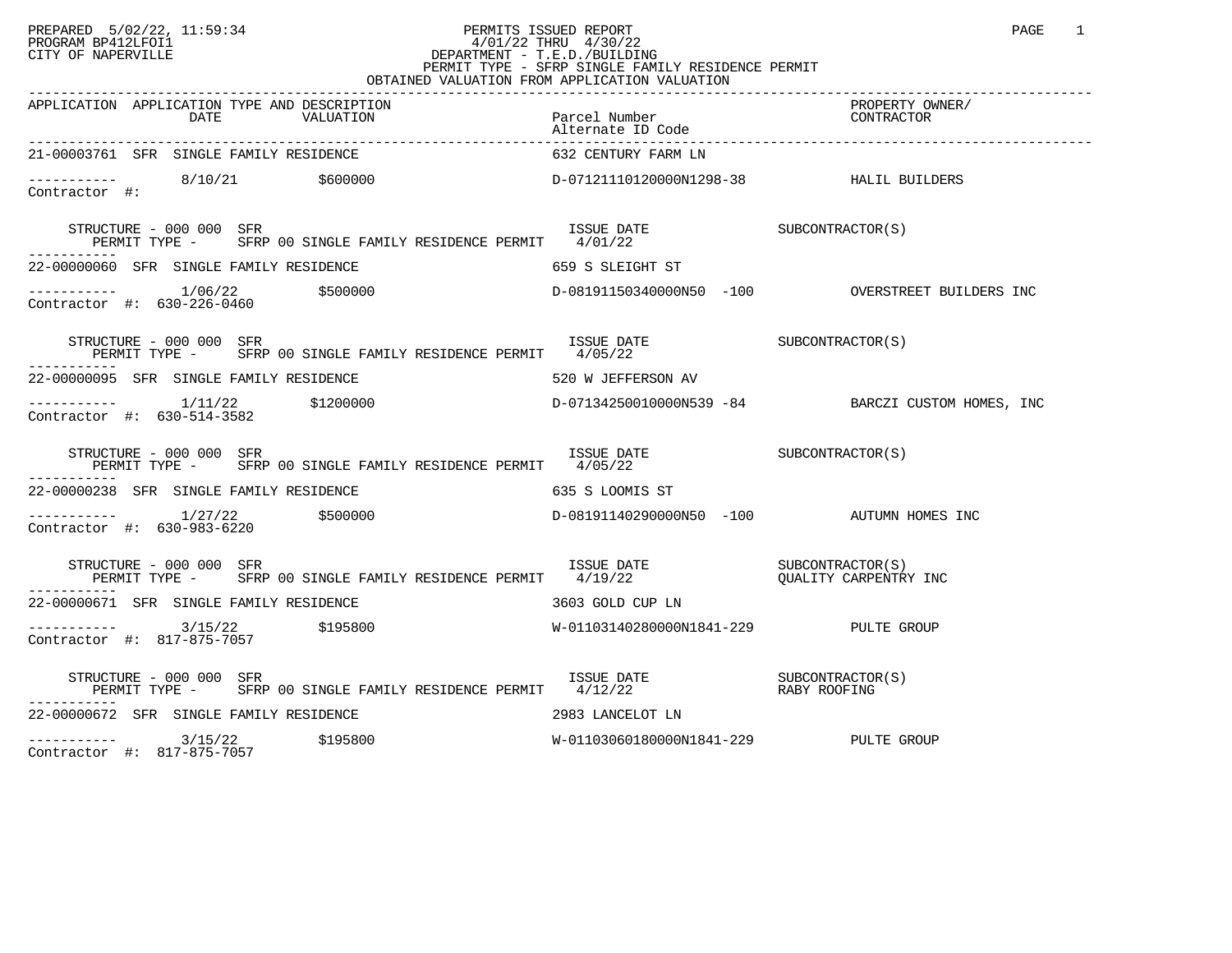# PREPARED 5/02/22, 11:59:34 PERMITS ISSUED REPORT<br>PROGRAM BP412LFOI1 PAGE 2 PROGRAM BP412LFOI1 4/01/22 THRU 4/30/22 CITY OF NAPERVILLE **Example 20** CITY OF NAPERVILLE PERMIT TYPE - SFRP SINGLE FAMILY RESIDENCE PERMIT

| OBTAINED VALUATION FROM APPLICATION VALUATION                                                                                                                                                                    |                  |                               |  |  |
|------------------------------------------------------------------------------------------------------------------------------------------------------------------------------------------------------------------|------------------|-------------------------------|--|--|
| APPLICATION APPLICATION TYPE AND DESCRIPTION                                                                                                                                                                     |                  | PROPERTY OWNER/<br>CONTRACTOR |  |  |
| 22-00000672 (CONTINUED)                                                                                                                                                                                          |                  |                               |  |  |
| STRUCTURE – 000 000 SFR<br>PERMIT TYPE – SFRP 00 SINGLE FAMILY RESIDENCE PERMIT 4/12/22 (RABY ROOFING                                                                                                            |                  |                               |  |  |
| 22-00000673 SFR SINGLE FAMILY RESIDENCE                                                                                                                                                                          | 2535 ACCOLADE AV |                               |  |  |
|                                                                                                                                                                                                                  |                  |                               |  |  |
| STRUCTURE – 000 000 SFR<br>PERMIT TYPE – SFRP 00 SINGLE FAMILY RESIDENCE PERMIT 4/12/22 – RABY ROOFING                                                                                                           |                  |                               |  |  |
| 22-00000675 SFR SINGLE FAMILY RESIDENCE                                                                                                                                                                          | 3611 GOLD CUP LN |                               |  |  |
|                                                                                                                                                                                                                  |                  |                               |  |  |
| STRUCTURE – 000 000 SFR<br>PERMIT TYPE – SFRP 00 SINGLE FAMILY RESIDENCE PERMIT 4/12/22 – RABY ROOFING                                                                                                           |                  |                               |  |  |
| 22-00000676 SFR SINGLE FAMILY RESIDENCE                                                                                                                                                                          | 3616 GOLD CUP LN |                               |  |  |
|                                                                                                                                                                                                                  |                  |                               |  |  |
| $\begin{array}{cccc} \texttt{STRUCTURE} & - & 000 & 000 & \texttt{SFR} \\ \texttt{PERMIT TYPE} & - & \texttt{SFRP} & 00 & \texttt{SINGLE FAMILY RESIDENCE PERMIT} & 4/15/22 & \texttt{RABY ROOFING} \end{array}$ |                  |                               |  |  |
| 22-00000688 SFR SINGLE FAMILY RESIDENCE                                                                                                                                                                          | 2839 LANCELOT LN |                               |  |  |
|                                                                                                                                                                                                                  |                  |                               |  |  |
| $\begin{array}{cccc} \texttt{STRUCTURE} & - & 000 & 000 & \texttt{SFR} \\ \texttt{PERMIT TYPE} & - & \texttt{SFRP} & 00 & \texttt{SINGLE FAMILY RESIDENCE PERMIT} & 4/22/22 & \texttt{RABY ROOFING} \end{array}$ |                  |                               |  |  |
| 22-00000708 SFR SINGLE FAMILY RESIDENCE                                                                                                                                                                          | 2828 LANCELOT LN |                               |  |  |
|                                                                                                                                                                                                                  |                  |                               |  |  |
| STRUCTURE - 000 000 SFR                                                                                                                                                                                          |                  |                               |  |  |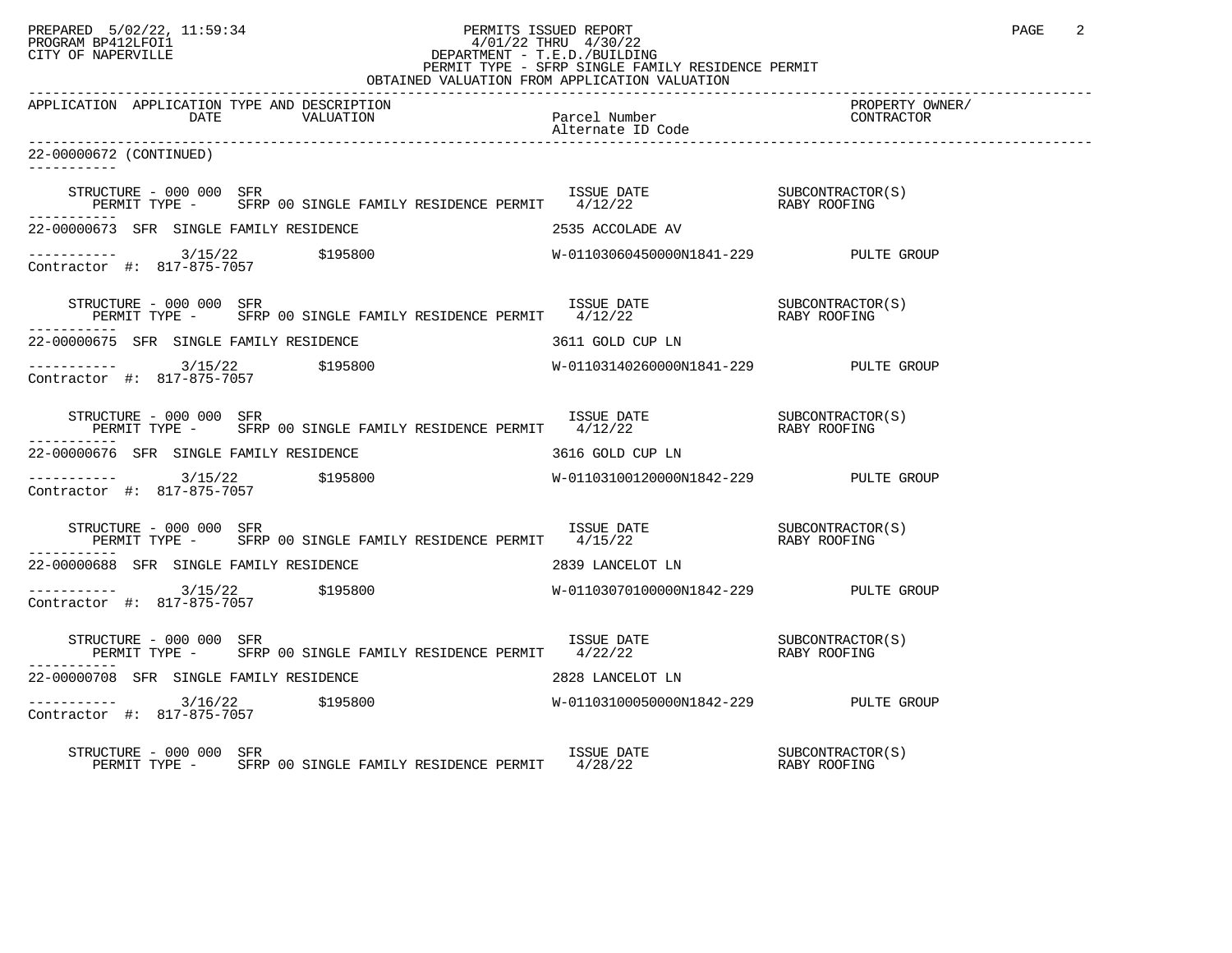### PREPARED 5/02/22, 11:59:34 PERMITS ISSUED REPORT PAGE 3 PROGRAM BP412LFOI1 4/01/22 THRU 4/30/22 CITY OF NAPERVILLE **Example 20** CITY OF NAPERVILLE PERMIT TYPE - SFRP SINGLE FAMILY RESIDENCE PERMIT OBTAINED VALUATION FROM APPLICATION VALUATION

------------------------------------------------------------------------------------------------------------------------------------ APPLICATION APPLICATION TYPE AND DESCRIPTION PROPERTY OWNER/ DATE VALUATION Alternate ID Code ------------------------------------------------------------------------------------------------------------------------------------ 22-00000708 (CONTINUED) ----------- SUPERIOR ELECTRICAL TECHNOLOGI<br>S3 PLUMBING S3 PLUMBING HOLIDAY SEWER & WATER/WAUCONDA ----------- 22-00000711 SFR SINGLE FAMILY RESIDENCE 3727 QUICK FIRE DR ----------- 3/16/22 \$195800 W-01103010290000N1839-229 PULTE GROUP Contractor #: 817-875-7057 STRUCTURE - 000 000 SFR ISSUE DATE SUBCONTRACTOR(S) PERMIT TYPE - SFRP 00 SINGLE FAMILY RESIDENCE PERMIT 4/15/22 RABY ROOFING ----------- 22-00000712 SFR SINGLE FAMILY RESIDENCE 3627 GOLD CUP LN ----------- 3/16/22 \$195800 W-01103140290000N1841-229 PULTE GROUP Contractor #: 817-875-7057 STRUCTURE - 000 000 SFR ISSUE DATE SUBCONTRACTOR(S) PERMIT TYPE - SFRP 00 SINGLE FAMILY RESIDENCE PERMIT 4/15/22 RABY ROOFING ----------- 22-00000836 SFR SINGLE FAMILY RESIDENCE 2327 LUCENT LN ----------- 3/22/22 \$195000 D-05323000240000N1859-12N PULTE GROUP Contractor #: 817-875-7057 STRUCTURE - 000 000 SFR ISSUE DATE SUBCONTRACTOR(S) PERMIT TYPE - SFRP 00 SINGLE FAMILY RESIDENCE PERMIT 4/18/22 RABY ROOFING ----------- 22-00000837 SFR SINGLE FAMILY RESIDENCE 2323 LUCENT LN ----------- 3/22/22 \$195000 D-05323000230000N1859-12N PULTE GROUP Contractor #: 817-875-7057 STRUCTURE - 000 000 SFR ISSUE DATE SUBCONTRACTOR(S) PERMIT TYPE - SFRP 00 SINGLE FAMILY RESIDENCE PERMIT 4/18/22 RABY ROOFING ----------- 22-00000838 SFR SINGLE FAMILY RESIDENCE 1264 SNAPPER RD ----------- 3/22/22 \$195000 D-05323070150000N1859-13N PULTE GROUP Contractor #: 817-875-7057 STRUCTURE - 000 000 SFR ISSUE DATE SUBCONTRACTOR(S) PERMIT TYPE - SFRP 00 SINGLE FAMILY RESIDENCE PERMIT 4/18/22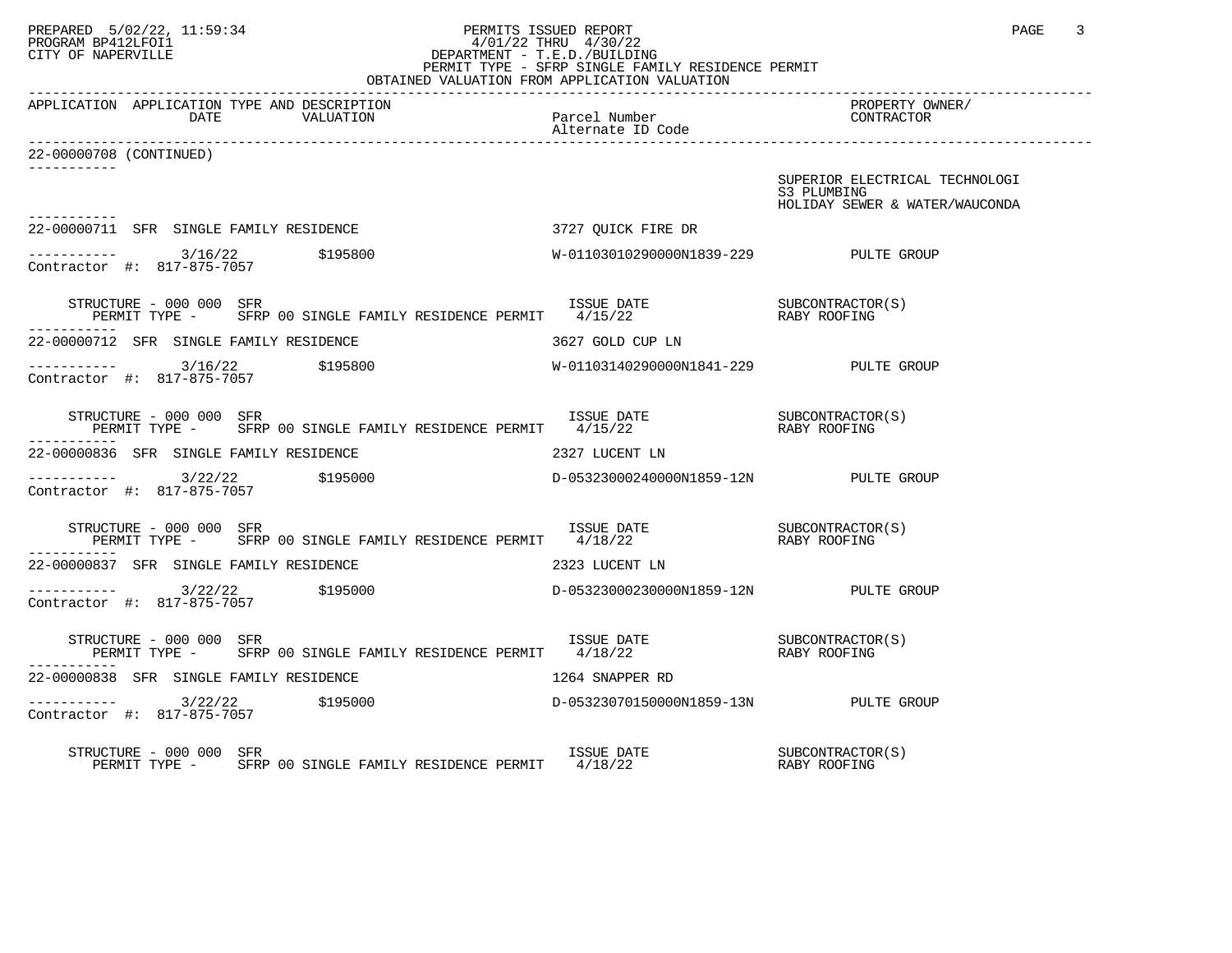#### PREPARED 5/02/22, 11:59:34 PERMITS ISSUED REPORT PROGRAM BP412LFOI1 PAGE 4<br>PROGRAM BP412LFOI1 PROGRAM BP412LFOI1 4/01/22 THRU 4/30/22 CITY OF NAPERVILLE **Example 20** CITY OF NAPERVILLE CITY OF NAPERVILLE<br>
PERMIT TYPE - SFRP SINGLE FAMILY RESIDENCE PERMIT<br>
PERMIT TYPE - SFRP SINGLE FAMILY RESIDENCE PERMIT OBTAINED VALUATION FROM APPLICATION VALUATION

| APPLICATION APPLICATION TYPE AND DESCRIPTION<br>ALLO BE AN ALUATION PACE Number PACEALITY (WWER)<br>DATE VALUATION Alternate ID Code Alternate ID Code Alternate ID Code Alternate ID Code Alternate ID Code (2007 FROE ALTERNATION                                                                                                                                                  |                                       | PROPERTY OWNER/<br>CONTRACTOR                                                                   |
|--------------------------------------------------------------------------------------------------------------------------------------------------------------------------------------------------------------------------------------------------------------------------------------------------------------------------------------------------------------------------------------|---------------------------------------|-------------------------------------------------------------------------------------------------|
| 22-00000839 SFR SINGLE FAMILY RESIDENCE                                                                                                                                                                                                                                                                                                                                              | 1268 SNAPPER RD                       |                                                                                                 |
|                                                                                                                                                                                                                                                                                                                                                                                      |                                       |                                                                                                 |
| STRUCTURE - 000 000 SFR<br>$\begin{array}{cccccc} \texttt{STRUCTURE} & - & 000 & 000 & \texttt{SFR} & & & \\ \texttt{PERMIT TYPE} & - & & \texttt{SFRP} & 00 & \texttt{SINGLE FAMILY RESIDENCE PERMIT} & & & 4/18/22 & & & \\ \texttt{PERMIT TYPE} & - & & \texttt{SFRP} & 00 & \texttt{SINGLE FAMILY RESIDENCE PERMIT} & & & 4/18/22 & & & \\ \end{array}$<br>-----------           |                                       |                                                                                                 |
| 22-00000840 SFR SINGLE FAMILY RESIDENCE                                                                                                                                                                                                                                                                                                                                              | 1227 WRENSON AV                       |                                                                                                 |
| $\begin{array}{cccccccc} - & & & & & 3/22/22 & & & 5195000 & & & & & \text{D}-05323040080000 \text{N}1859-13 \text{N} & & & & & & \text{PULTE GROUP} \\ \text{Contractor & \#:} & & 817-875-7057 & & & & & & \end{array}$                                                                                                                                                            |                                       |                                                                                                 |
| STRUCTURE - 000 000 SFR<br>$\begin{array}{cccccc} \texttt{STRUCTURE} & - & 000 & 000 & \texttt{SFR} & & & \\ \texttt{PERMIT TYPE} & - & & \texttt{SFRP} & 00 & \texttt{SINGLE FAMILY RESIDENCE PERMIT} & & 4/18/22 & & & \\ \texttt{PERMIT TYPE} & - & & \texttt{SFRP} & 00 & \texttt{SINGLE FAMILY RESIDENCE PERMIT} & & 4/18/22 & & & \\ \end{array}$<br>-----------               |                                       |                                                                                                 |
| 22-00000932 SFR SINGLE FAMILY RESIDENCE                                                                                                                                                                                                                                                                                                                                              | 3608 GOLD CUP LN                      |                                                                                                 |
| $\begin{array}{cccccccc} - & & & & & 3/28/22 & & & 5195800 & & & & & & \text{W}-01103100140000\texttt{N}1842-229 & & & & & & \text{PULTE GROUP} \\ \text{Contractor & $\#$:} & & 817-875-7057 & & & & & & \end{array}$                                                                                                                                                               |                                       |                                                                                                 |
| $\begin{tabular}{lllllllll} \texttt{STRUCTURE} & 000 000 & SFR & 1S SUE & DATE & 000 000 & SFR & 000 & SIRU CL & 0000 & SFR & 0000 & SINGLE & FAMILY & RESIDENCE & PERMIT & 4/22/22 & 0000 & RABY ROOTING & 0000 & SFR & 0000 & SIRSE & FAMILY & RESIDENCE & PERMIT & 4/22/22 & 0000 & 0000 & 0000 & 0000 & 0000 & 0000 & 0000 & 0000 & 0000 & 0000 & 00$<br>STRUCTURE - 000 000 SFR |                                       | SUPERIOR ELECTRICAL TECHNOLOGI<br>S3 PLUMBING<br>HOLIDAY SEWER & WATER/WAUCONDA                 |
| 22-00000933 SFR SINGLE FAMILY RESIDENCE<br>3623 GOLD CUP LN                                                                                                                                                                                                                                                                                                                          |                                       |                                                                                                 |
| ----------- 3/28/22 \$195800<br>Contractor #: 817-875-7057 \$195800                                                                                                                                                                                                                                                                                                                  | W-01103140230000N1841-229 PULTE GROUP |                                                                                                 |
| ISSUE DATE SUBCONTRACTOR(S)<br>STRUCTURE - 000 000 SFR<br>PERMIT TYPE - SFRP 00 SINGLE FAMILY RESIDENCE PERMIT 4/22/22                                                                                                                                                                                                                                                               |                                       | RABY ROOFING<br>SUPERIOR ELECTRICAL TECHNOLOGI<br>S3 PLUMBING<br>HOLIDAY SEWER & WATER/WAUCONDA |
| 2847 LANCELOT LN<br>22-00000936 SFR SINGLE FAMILY RESIDENCE                                                                                                                                                                                                                                                                                                                          |                                       |                                                                                                 |
| $\frac{3}{28}/22$ \$195800<br>Contractor #: 817-875-7057                                                                                                                                                                                                                                                                                                                             | W-01103070080000N1842-229 PULTE GROUP |                                                                                                 |
| STRUCTURE - 000 000 SFR                                                                                                                                                                                                                                                                                                                                                              |                                       |                                                                                                 |